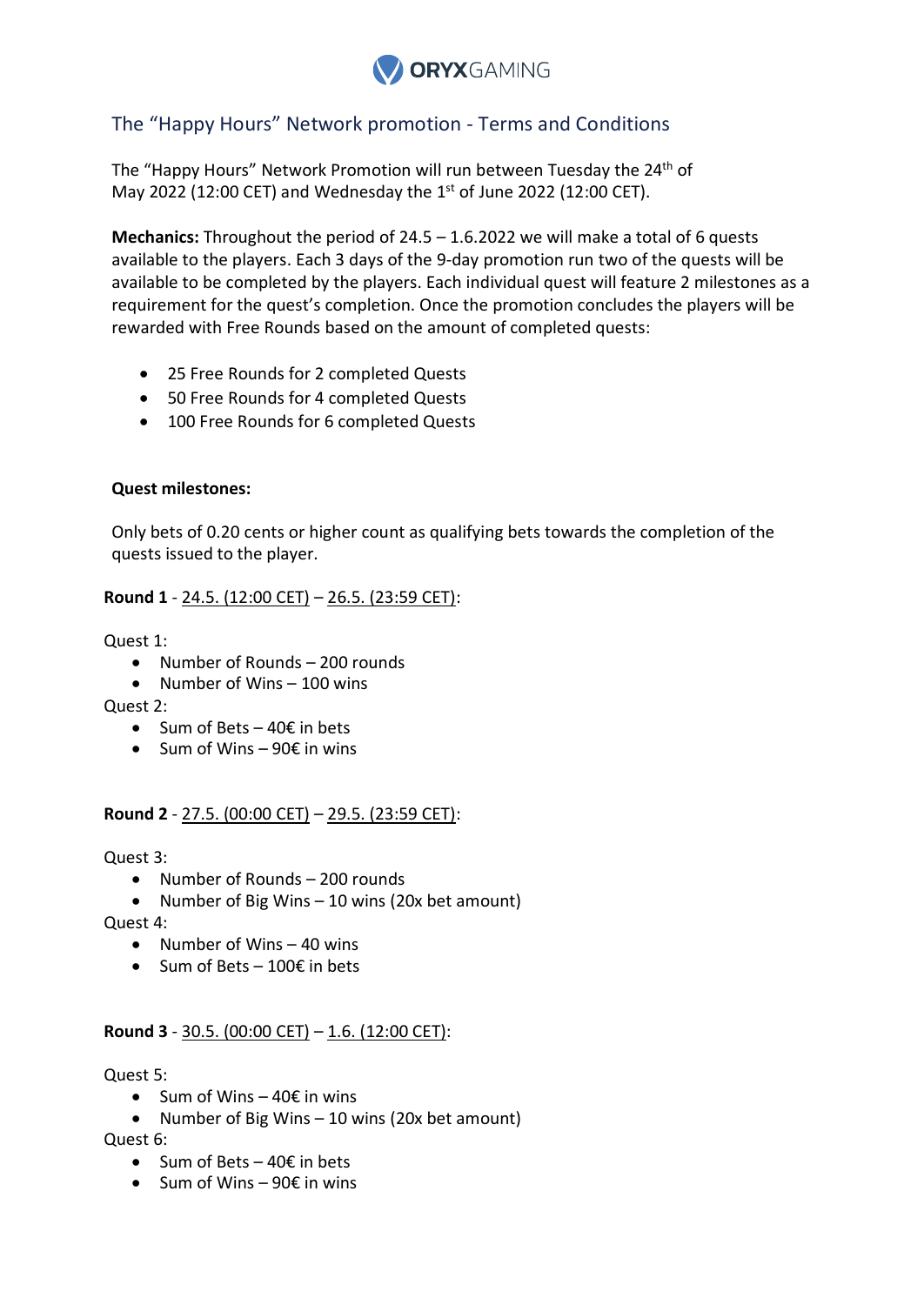

#### **Prize pool:**

Once the promotion concludes the players will be rewarded with Free Rounds based on the amount of completed quests:

- 25 Free Rounds for 2 completed Quests
- 50 Free Rounds for 4 completed Quests
- 100 Free Rounds for 6 completed Quests

The prizes are not cumulative. Each winner receives one free round prize which corresponds his gameplay during the promotion's duration.

The operators will be notified of the winning players on the  $1<sup>st</sup>$  of June 2022. They must be credited by Thursday the 2<sup>nd</sup> of June 2022 latest.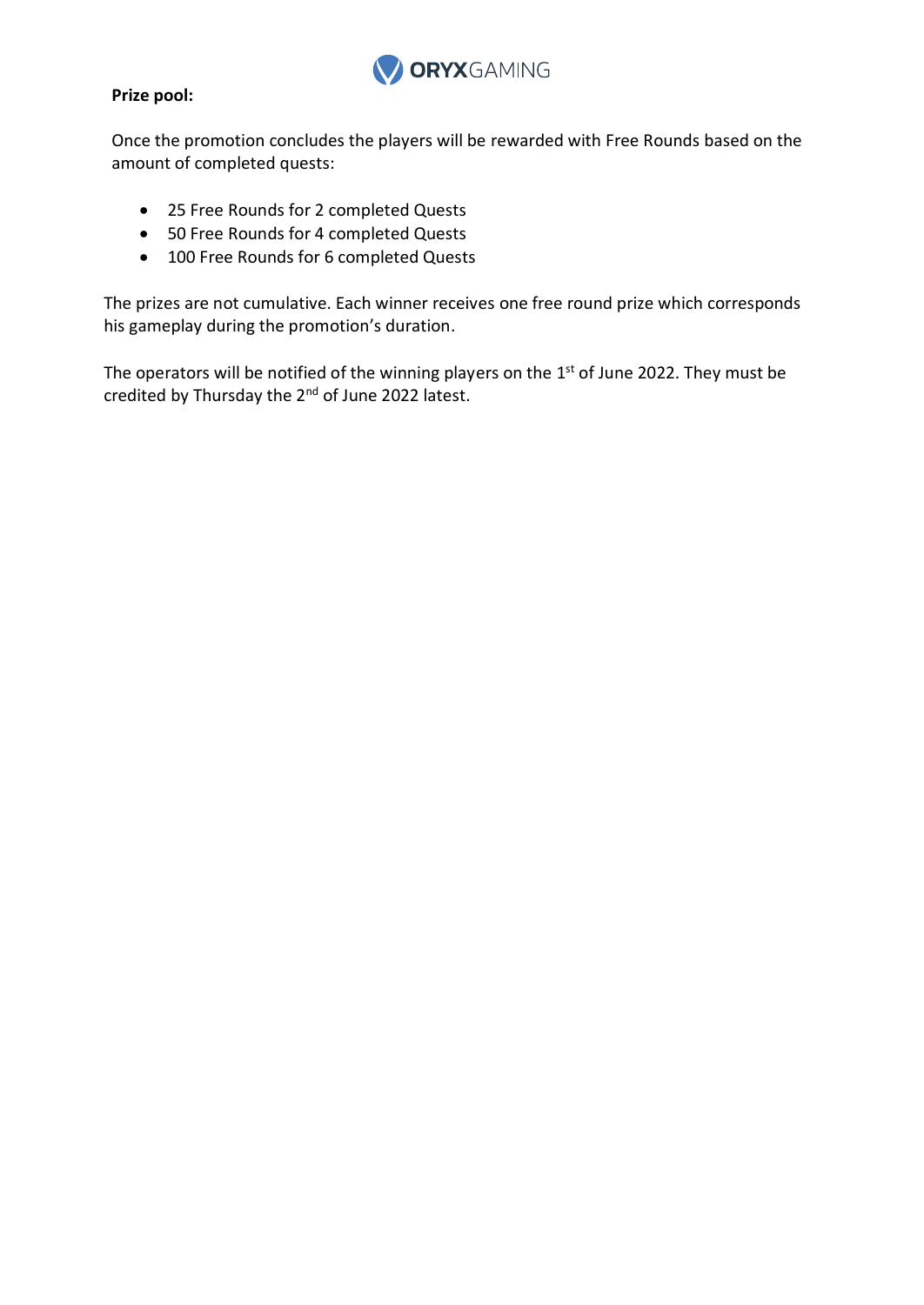

# **Qualifying Games:**

#### *Beer Boost*

The notification will be executed as follows. Account manager will notify the operators about the winners. If the operator confirms that the winning player is eligible for the price the free rounds<sup>1</sup> will be issued either directly via the API (if the operator supports automatic awarding), or manually by the operator<sup>2</sup>.

The free rounds cost (bets) will be covered by Oryx Gaming and deducted on the next monthly invoice.

The winning players can originate from any participating operator. The value of the free rounds (value 0,20 Euro cent per spin, or currency equivalent) can be used on Oryx Gaming's game Beer Boost.

*What you have to do to participate:*

*The participating game needs to be positioned in prominent lobby space. The game needs to be visible upon the players arrival on your website on both mobile and desktop throughout the promotional period.*

*A website slider (featuring the games) needs to be included to your website (desktop and mobile), Bragg can prepare a website slider, which can be used in the promotion.*

*The games must have at least one promotional campaign structured around them (Mail, sms, website) we encourage you to share all promotional materials with us.*

*Email campaigns Social media campaigns Advertisement Affiliate promotions Website announcements ...*

# General Terms and Conditions

-

Elements of the dedicated promo pack must be used on the gaming site(s), in newsletters and other media including social media. The promo pack will be made available in the Oryx client area – Oryx Gaming section.

The participating game needs to be positioned in prominent lobby space. The games need to be visible upon the players arrival on your website on both mobile and desktop throughout the promotional period.

<sup>1</sup> The free rounds can only be used by operators, which have the Oryx Free Rounds API integration completed.

 $2$  Manually issued meaning, the operator must visit the Oryx Aggregator Back-Office to credit the players.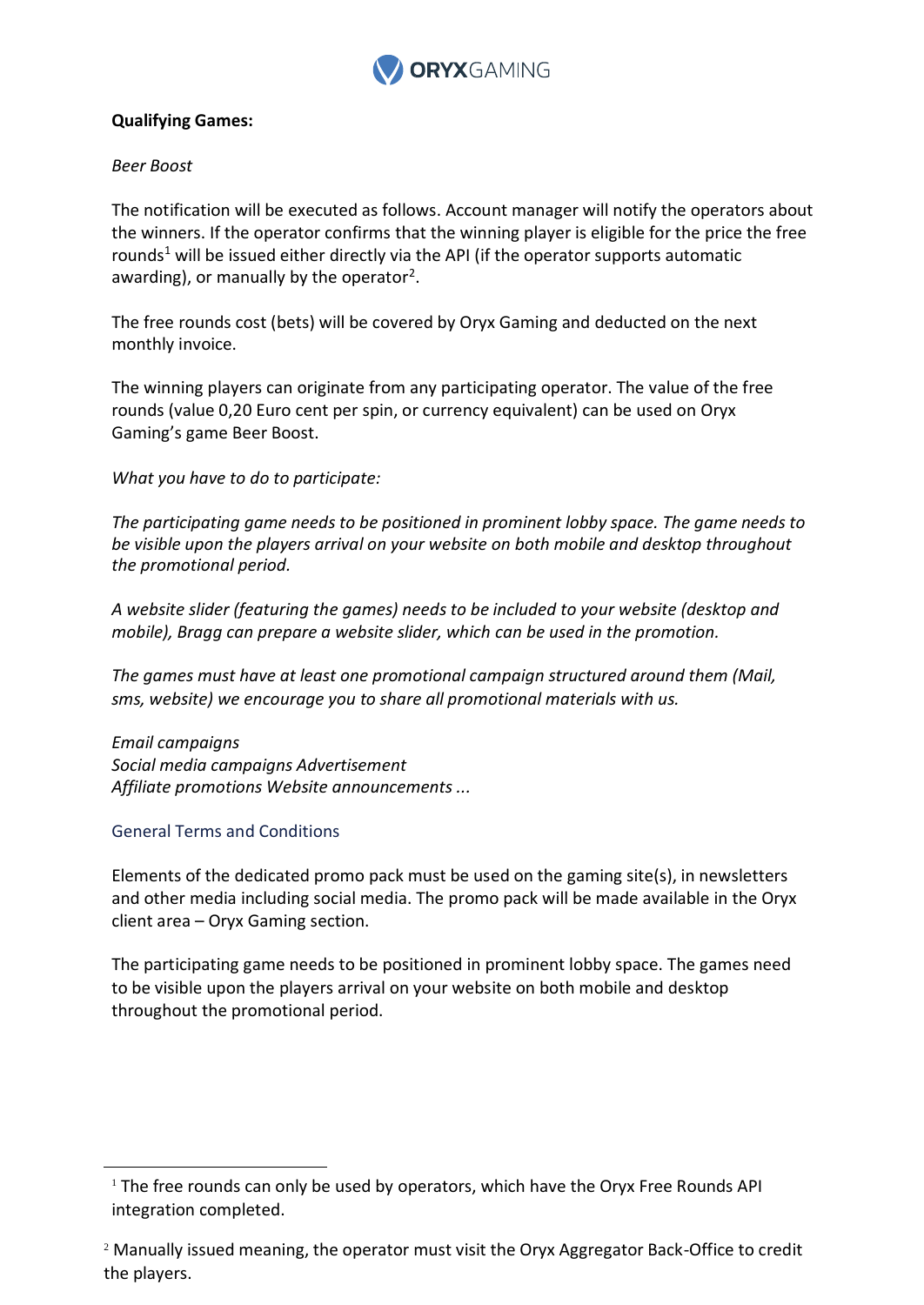

Opt into the promotion by Monday, the 23<sup>rd</sup> of May 2021.

The parties agree that the prize promotion shall be governed by adequate binding terms and conditions which shall be stipulated by the operator and agreed by their players prior to permitting such players to participate in the prize promotion. Consequently, it is the responsibility of the operator to receive, respond to and manage, all player queries and complaints in relation to the prize promotion and the awarded prize. The operator understands that Oryx Gaming involvement in such promotions is limited solely to ensure ring the prize draw is awarded impartially.

The operators are obliged to include a minimum set of terms and conditions to the players, namely the terms and conditions received by Oryx Gaming surrounding the players.

Following conditions need to be displayed to the players (Numbered):

- 1. The "Happy Hours" Network Promotion will run between Tuesday the  $24<sup>th</sup>$  of May 2022 (12:00 CET) and Wednesday 1<sup>st</sup> of June 2022 (12:00 CET).
- 2. **Mechanics:** Throughout the period of 24.5 1.6.2022 we will make a total of 6 quests available to the players. Each 3 days of the 9-day promotion run two of the quests will be available to be completed by the players. Each individual quest will feature 2 milestones as a requirement for the quest's completion. Once the promotion concludes the players will be rewarded with Free Rounds based on the amount of completed quests:
	- 25 Free Rounds for 2 completed Quests
	- 50 Free Rounds for 4 completed Quests
	- 100 Free Rounds for 6 completed Quests

#### 3. **Quest milestones:**

Only bets of 0.20 cents or higher count as qualifying best towards the completion of the quests issued to the player.

# **Round 1** - 24.5. (12:00 CET) – 26.5. (23:59 CET):

Quest 1:

Number of Rounds – 200 rounds

• Number of Wins  $-100$  wins

Quest 2:

- $\bullet$  Sum of Bets 40€ in bets
- $\bullet$  Sum of Wins 90€ in wins